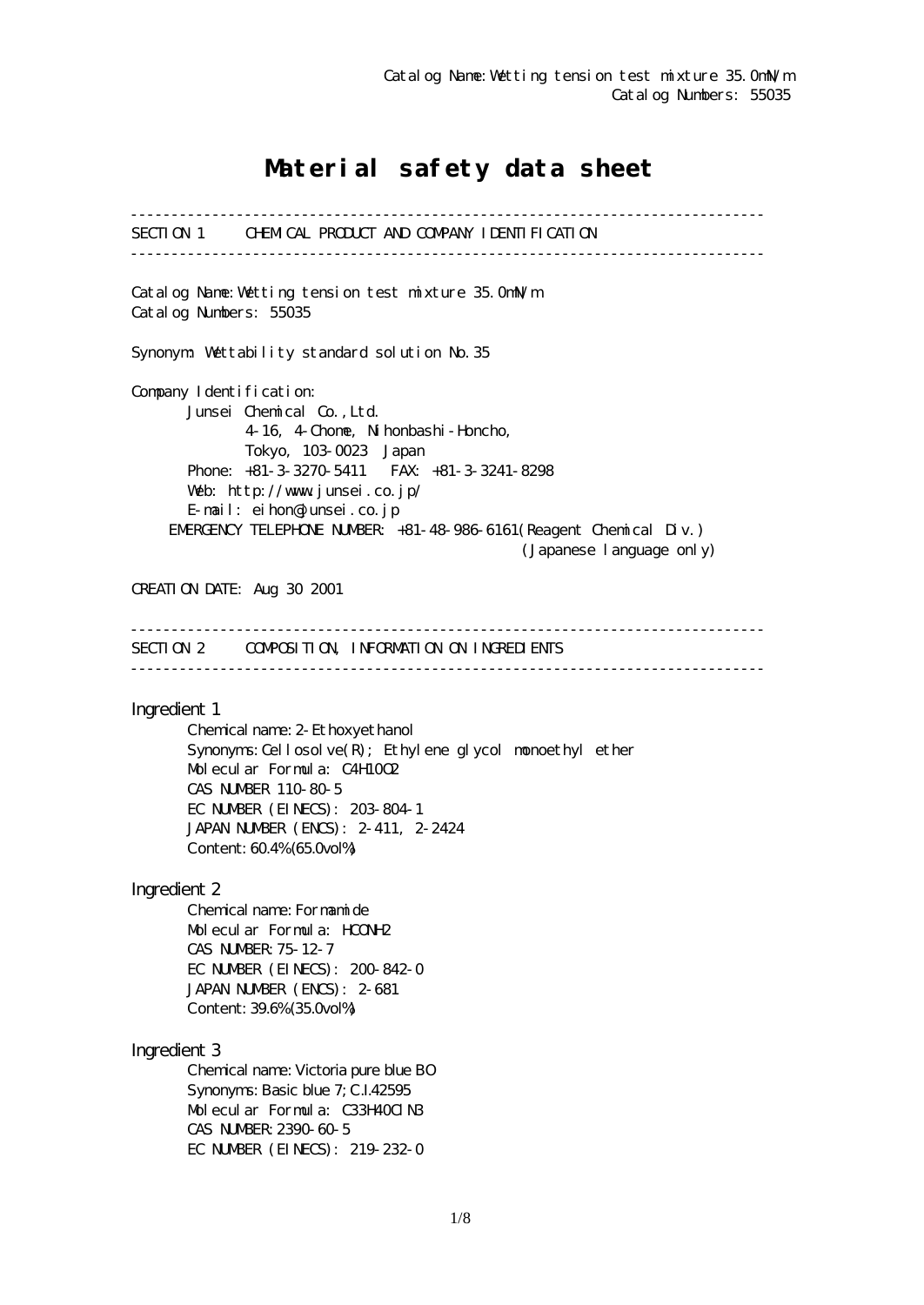JAPAN NUMBER (ENCS): 5-1994 Content: +0.03%

#### ------------------------------------------------------------------------------

## SECTION 3 HAZARDS IDENTIFICATION

------------------------------------------------------------------------------

### EMERGENCY CAERM EW

Flammable. Harmful by inhalation, in contact with skin and if swallowed. May impair fertility. May cause harm to the unborn child.

Potential Health Effects

Eye:

Causes eye irritation. Causes redness and pain.

Skin:

 Causes mild skin irritation. Harmful if absorbed through the skin. Causes redness and pain. Substance is readily absorbed through the skin.

Ingestion:

 Harmful if swallowed. May cause irritation of the digestive tract. May cause systemic toxicity with acidosis. May cause nausea and vomiting. May cause unconsciousness. May cause cyanosis, characterized by bluish skin.

Inhalation:

 Harmful if inhaled. May cause cyanosis, characterized by bluish-colored skin. Causes respiratory tract irritation. May cause dizziness, incoordination, and unconsciousness. May cause albuminuria (presence of serum in the urine).

Chronic:

Prolonged or repeated exposure may cause adverse reproductive effects. May cause liver and kidney damage. Prolonged exposure may produce a narcotic effect.

## SECTION 4 FIRST AID MEASURES

------------------------------------------------------------------------------

------------------------------------------------------------------------------

Eyes:

 Immediately flush eyes with plenty of water for at least 15 minutes, occasionally lifting the upper and lower eyelids. Get medical aid immediately.

Skin:

 Get medical aid immediately. Immediately flush skin with plenty of soap and water for at least 15 minutes while removing contaminated clothing and shoes.

Ingestion:

 Get medical aid immediately. Call a poison control center. Wash mouth out with water.

Inhalation: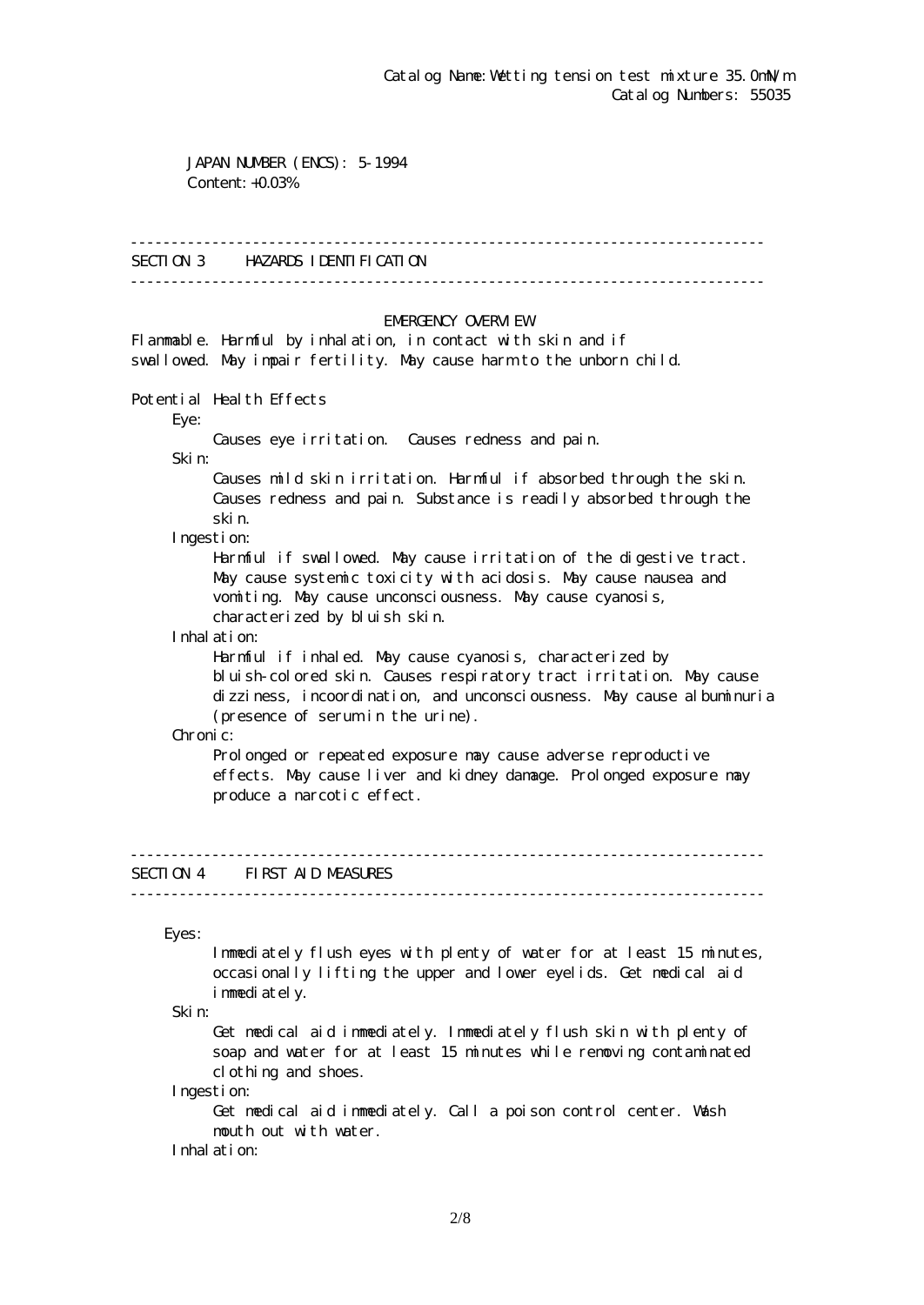Get medical aid immediately. Remove from exposure to fresh air immediately. If not breathing, give artificial respiration. If breathing is difficult, give oxygen. Notes to Physician: Treat symptomatically and supportively. Effects may be delayed. ------------------------------------------------------------------------------ SECTION 5 FIRE FIGHTING MEASURES ------------------------------------------------------------------------------ General Information: As in any fire, wear a self-contained breathing apparatus in pressure-demand, NSHA/NICSH (approved or equivalent), and full protective gear. Vapors may form an explosive mixture with air. Vapors can travel to a source of ignition and flash back. Will burn if involved in a fire. Containers may explode in the heat of a fire. Flammable Liquid. May form explosive peroxides. Vapors may be heavier than air. They can spread along the ground and collect in low or confined areas. Extinguishing Media: Use water spray to cool fire-exposed containers. Use water spray, dry chemical, carbon dioxide, or chemical foam. Cool containers with flooding quantities of water until well after fire is out. ------------------------------------------------------------------------------ SECTION 6 ACCIDENTAL RELEASE MEASURES ------------------------------------------------------------------------------ General Information: Use proper personal protective equipment as indicated in Section 8. Spills/Leaks: Absorb spill with inert material, (e.g., vermiculite, dry sand or earth), then place into a chemical waste container. Do not use combustible materials such as saw dust. Avoid runoff into storm sewers and ditches which lead to waterways. Remove all sources of ignition. Use a spark-proof tool. Isolate area and deny entry. Provide ventilation. ------------------------------------------------------------------------------ SECTION 7 HANDLING AND STORAGE ------------------------------------------------------------------------------ Handling: Use spark-proof tools and explosion proof equipment. Do not breathe dust, vapor, mist, or gas. Do not get in eyes, on skin, or on clothing. Take precautionary measures against static discharges. Use only in a chemical fume hood.

Storage:

Keep away from sources of ignition. Store in a tightly closed container. Store in a cool, dry, well-ventilated area away from incompatible substances. Flammables-area.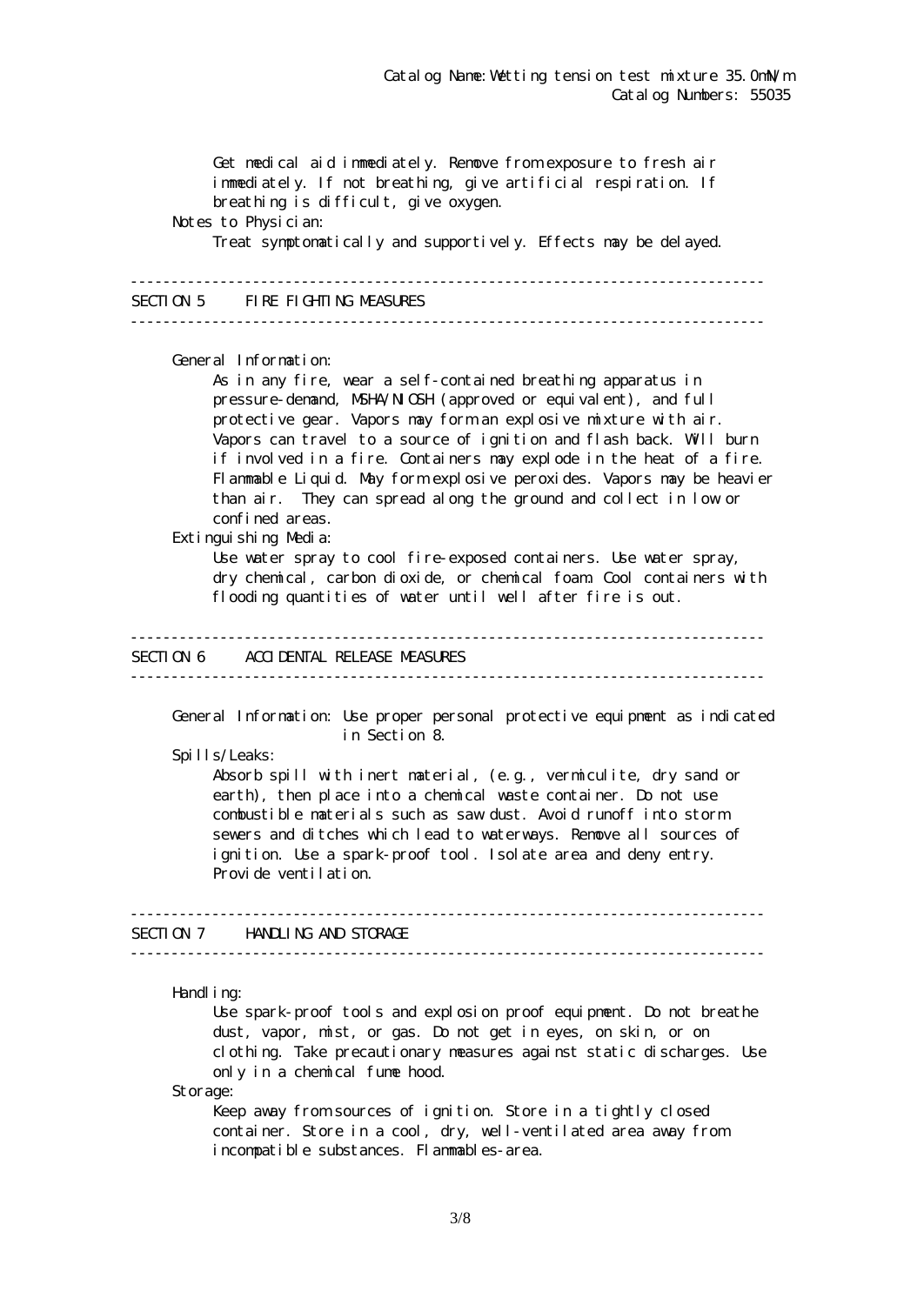------------------------------------------------------------------------------ SECTION 8 EXPOSURE CONTROLS, PERSONAL PROTECTION ------------------------------------------------------------------------------ Engineering Controls: Facilities storing or utilizing this material should be equipped with an eyewash facility and a safety shower. Use adequate ventilation to keep airborne concentrations low. Personal Protective Equipment Eyes: War chemical goggles. Skin: Wear appropriate protective gloves to prevent skin exposure.  $d$  othing: Wear appropriate protective clothing to prevent skin exposure. Respirators: Follow the OSHA respirator regulations found in 29CFR 1910.134 or European Standard EN 149. Always use a NGH or European Standard EN 149 approved respirator when necessary. ------------------------------------------------------------------------------ SECTION 9 PHYSICAL AND CHEMICAL PROPERTIES ------------------------------------------------------------------------------ Physical State: liquid Appearance: blue Odor: practically odorless pH: Not available. Vapor Pressure: 5 mbar @ 20 deg C (2-ethoxethanol) 0.08 mbar @20 deg C (formamide) Viscosity: Not available. Boiling Point: 135 deg C (2-ethoxethanol) 210 deg C (formamide) Freezing/Melting Point: Not available. Autoignition Temperature: Not available. Flash Point: 44 deg  $C(2$ -ethoxethanol) 165 deg C(formamide) Explosion Limits, lower: 1.80 vol %(2-ethoxethanol) 2.7 vol % formamide) Explosion Limits, upper: 15.70 vol %(2-ethoxethanol) 19.0 vol %(formamide) Decomposition Temperature: Solubility: Miscible. Specific Gravity/Density: Not available.

------------------------------------------------------------------------------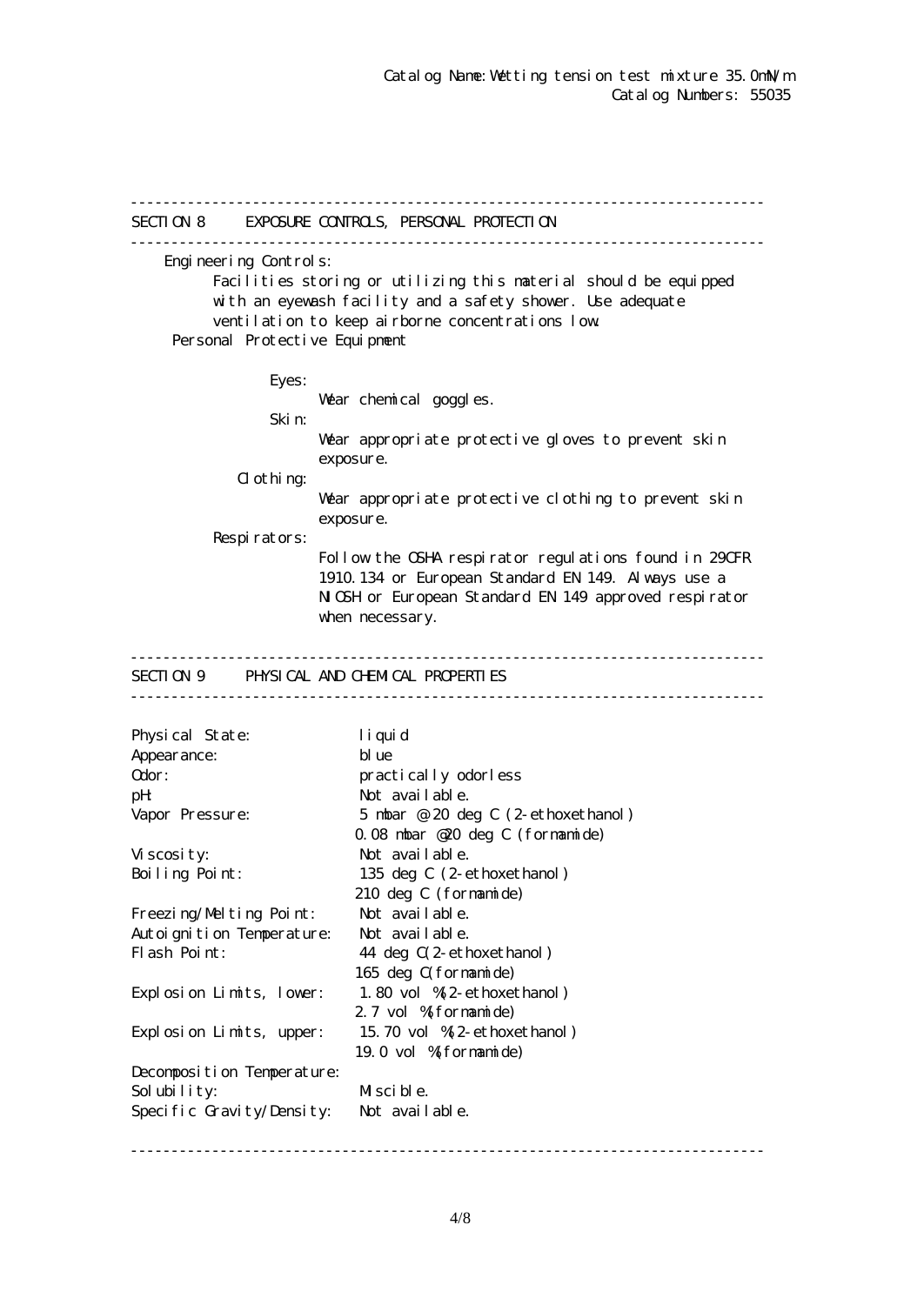```
SECTION 10 STABILITY AND REACTIVITY
------------------------------------------------------------------------------
      Chemical Stability:
           Forms heat-sensitive explosive peroxides on contact with air.
      Conditions to Avoid:
           Incompatible materials, ignition sources, exposure to air, heat.
      Incompatibilities with Other Materials:
           Oxidizing agents, acids, bases, copper, copper alloys, aluminum.
      Hazardous Decomposition Products:
           Carbon monoxide, carbon dioxide. ammonia and/or derivatives.
      Hazardous Polymerization: Will not occur.
------------------------------------------------------------------------------
SECTION 11 TOM COLOGICAL INFORMATION
------------------------------------------------------------------------------
(2-ethoxethanol)
     RTECS#:
           CAS# 110-80-5 unlisted.
    LDSO/LCSO CAS# 110-80-5: Draize test, rabbit, eye: 50 mg Moderate; Draize
           test, rabbit, eye: 500 mg/24H Mild; Inhalation, mouse: LC50 = 1820
           ppm/7H; Inhalation, rat: LC50 = 2000 ppm/7H; Oral, mouse: LD50 = 2451
           mg/kg; Oral, rabbit: LD50 = 1275 mg/kg; Oral, rat: LD50 = 2125 mg/kg;
           Skin, rabbit: LD50 = 3300 mg/kg; Skin, rat: LD50 = 3900 mg/kg.
     Carcinogenicity:
        2-Ethoxyethanol -
          Not listed by ACGIH, IARC, NICSH, NIP, or CSHA.
      Other:
           See actual entry in RTECS for complete information.
(formamide)
     RTECS#:
           CAS# 75-12-7 unlisted.
      LD50/LC50:
           CAS# 75-12-7: Draize test, rabbit, eye: 100 mg Severe; Inhalation,
          rat: LC50 = >3900 ppm/6H Qrd, nouse: LD50 = 3150 mg/kg; Qrd, rat:
           LD50 = 5577 mg/kg; Skin, rabbit: LD50 = 17 gm/kg.
     Carcinogenicity:
        Formamide -
          Not listed by ACGIH, IARC, NICSH, NIP, or CSHA.
      Other:
           See actual entry in RTECS for complete information.
------------------------------------------------------------------------------
SECTION 12 ECOLOGICAL INFORMATION
------------------------------------------------------------------------------
(2-ethoxethanol)
      Ecotoxicity:
          Fish: Guppy: 16400; 7 day; LC50
          Fish: Goldfish: 5400; 24H; LC50
```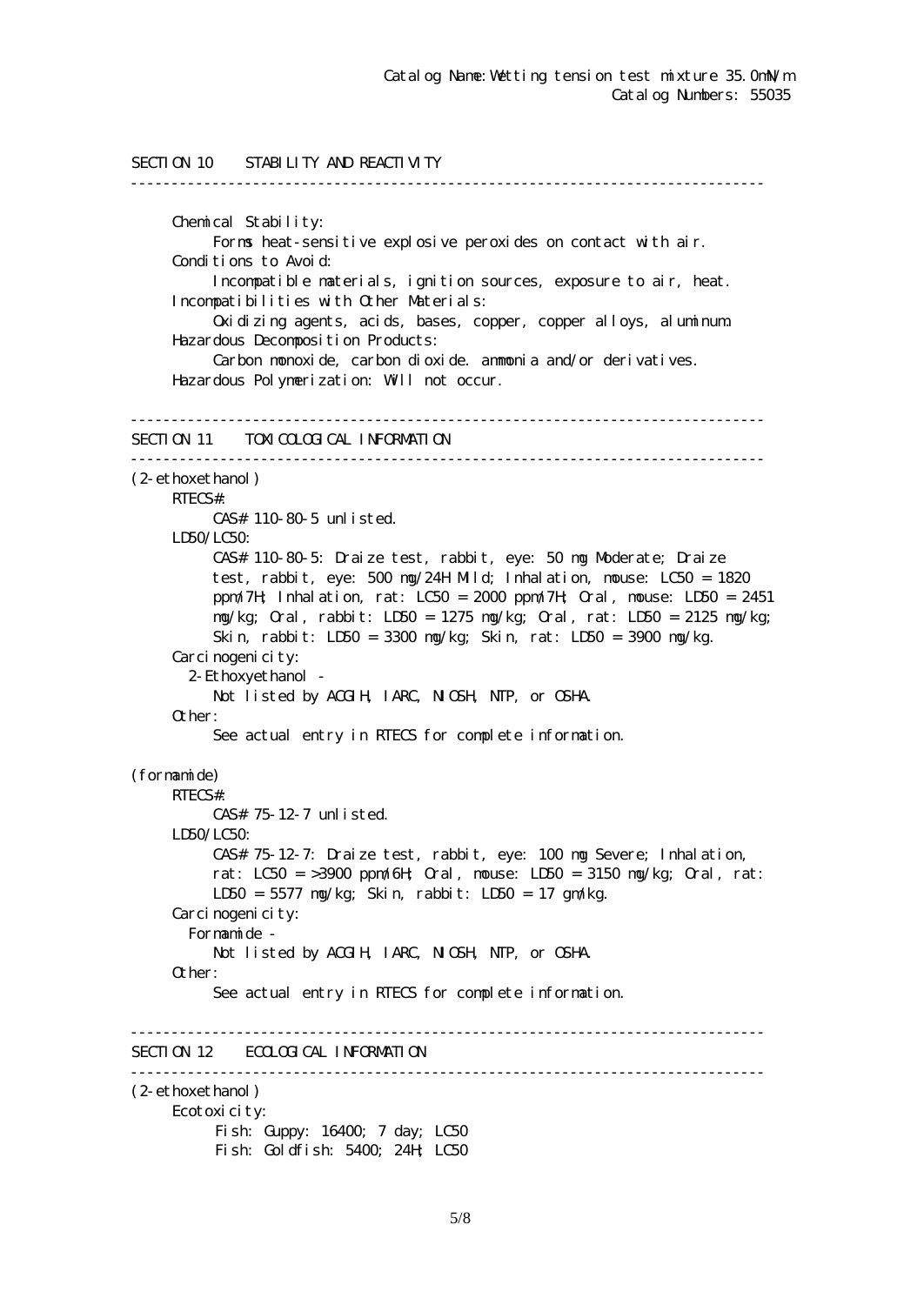$logPOW - 0.5$ **O**ther Biodegradable. Avoid entering into waters or underground water. This chemical is not likely to bioconcentrate. (formamide) Ecotoxicity: Daphnia: EC/LC50 = > 500 mg/l; 48 H; acuut Algae: EC/LC50 = > 500 mg/l; 96 H;Bacteria: EC/LC50 = > 10000 mg/l; 17 H; Other Do not empty into drains. Avoid entering into waters or underground water. ------------------------------------------------------------------------------ SECTION 13 DISPOSAL CONSIDERATIONS ------------------------------------------------------------------------------ Dispose of in a manner consistent with federal, state, and local regulations. ------------------------------------------------------------------------------ SECTION 14 TRANSPORT INFORMATION ------------------------------------------------------------------------------ Shipping Name: Flammable liquid, N.O.S flashpoint above 23 degree C Hazard Class: 3.3 UN Number: 1993 Packing Group: III ------------------------------------------------------------------------------ SECTION 15 REGULATORY INFORMATION ------------------------------------------------------------------------------ (2-ethoxethanol) European/International Regulations European Labeling in Accordance with EC Directives Hazard Symbols: T Risk Phrases: R 10 Flammable. R 20/21/22 Harmful by inhalation, in contact with skin and if swallowed. R 60 May impair fertility. R 61 May cause harm to the unborn child. Safety Phrases: S 53 Avoid exposure - obtain special instructions before use. S 45 In case of accident or if you feel unwell, seek medical advice immediately (show the label where possible). WGK (Water Danger/Protection) CAS# 110-80-5: 1 United Kingdom Occupational Exposure Limits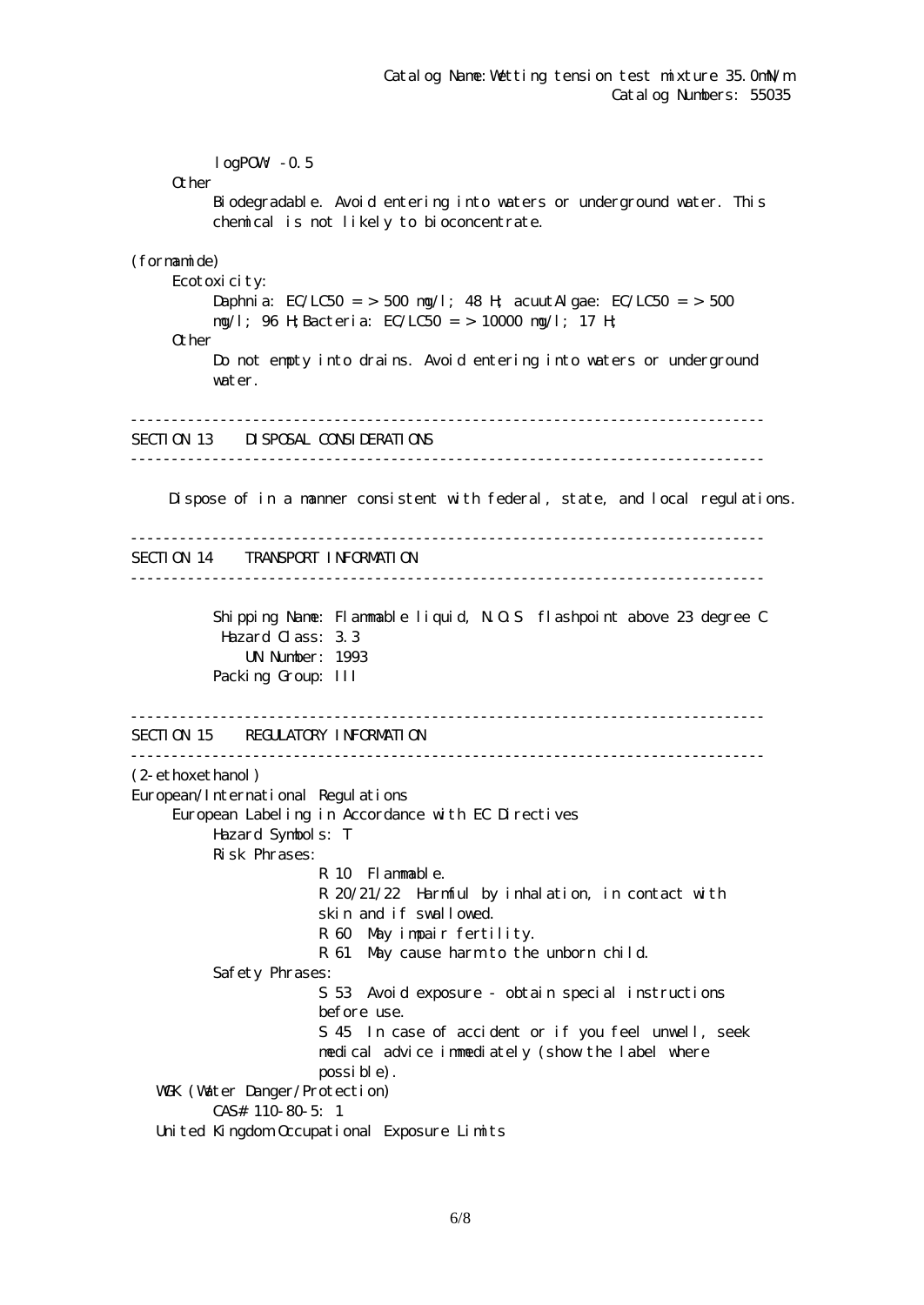Canada CAS# 110-80-5 is listed on Canada's DSL List. CAS# 110-80-5 is not listed on Canada's Ingredient Disclosure List. Exposure Limits CAS# 110-80-5: OEL-AUSTRALIA:TWA 5 ppm (19 mg/m3);Skin OEL-BELGIUMTWA 5 ppm (18 ng/n3); Skin OEL-DENMARK:TWA 5 ppm (18.5 mg/m3);Skin OEL-FINLAND:TWA 50 ppm (185 mg/m3);STEL 100 ppm (370 mg/m3);Skin OEL-FRANCE:TWA 5 ppm (19 mg/m3);Skin OEL-GERMANY:TWA 20 ppm (75 mg/m3);Skin OEL-HUNGARY:TWA 70 mg/m3;STEL 140 mg/m3;Skin JAN9 OEL-JAPAN:TWA 5 ppm (18 mg/m3);Skin OEL-THE NETHERLANDS:TWA 5 ppm (19 mg/m3);Skin OEL-THE PHILIPPINES:TWA 200 ppm (740 mg/m3);Skin OEL-POLAND:TWA 200 mg/m3 OEL-RUSSIA:TWA 5 ppm;STEL 5 mg/m3 OEL-SWEDEN:TWA 5 ppm (19 mg/m3);STEL 10 ppm (40 mg/m3);Skin OEL-SWITZERLAND:TWA 5 ppm (19 mg/m3);STEL 10 ppm (38 mg/m3);Skin OEL-TURKEY:TWA 200 ppm (740 mg/m3) OEL-UNITED KINGDOMITWA 10 ppm (37 ng/n3); Skin OEL IN BULGARIA, COLOMBIA, JORDAN, KOREA check ACGIH TLV OEL IN NEW ZEALAND, SINGAPORE, VIETNAM check ACGI TLV US FEDERAL **TSCA**  CAS# 110-80-5 is listed on the TSCA inventory. (formamide) European/International Regulations European Labeling in Accordance with EC Directives Hazard Symbols: T Risk Phrases: R 61 May cause harm to the unborn child. Safety Phrases: S 53 Avoid exposure - obtain special instructions before use. S 45 In case of accident or if you feel unwell, seek medical advice immediately (show the label where possible). WGK (Watter Danger/Protection) CAS# 75-12-7: 1 United Kingdom Occupational Exposure Limits CAS# 75-12-7: OES-United Kingdom, TWA 20 ppm TWA; 37 mg/m3 TWA CAS# 75-12-7: OES-United Kingdom, STEL 30 ppm STEL; 56 mg/m3 STEL Canada CAS# 75-12-7 is listed on Canada's DSL List. CAS# 75-12-7 is not listed on Canada's Ingredient Disclosure List. Exposure Limits CAS# 75-12-7: OEL-AUSTRALIA:TWA 10 ppm (15 mg/m3);Skin OEL-BELGIUMTWA 10 ppm (18 ng/n3); Skin OEL-DENMARK:TWA 20 ppm (30 mg/m3)  $CH$ -FINLAND TWA 20 ppm  $(37 \text{ ng/m3})$ ; STEL 30 ppm  $(55 \text{ ng/m3})$ ; Skin